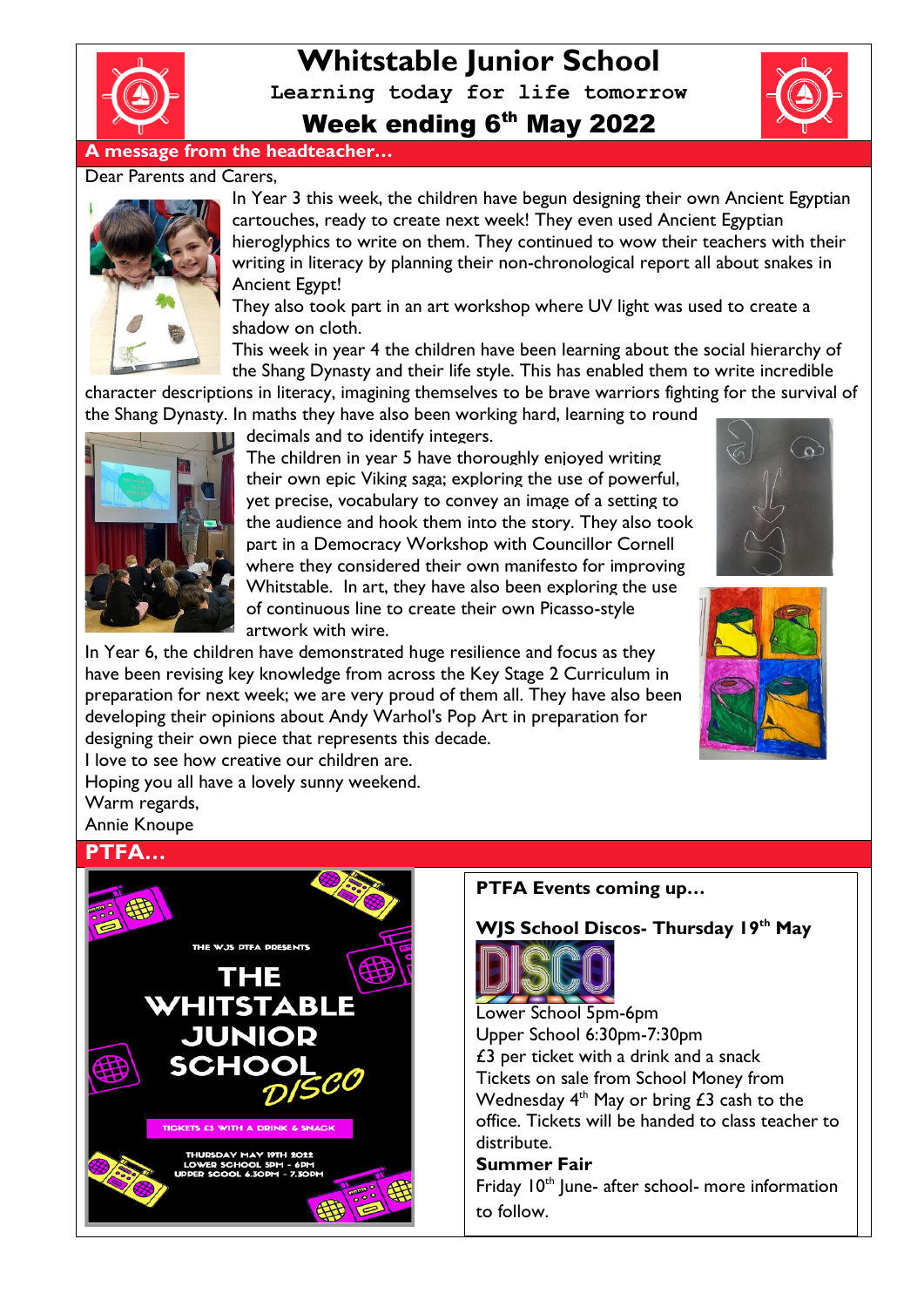#### **Headteacher Award…**



#### **Letters ….**

#### **Headteacher Certificate Well done to Ruby-May in 5L**

Ruby-May's teacher says she is such a dream to teach all the time. She always comes into class smiling, works incredibly hard and is someone any adult in the school can rely on to make sensible choices. She is nothing but kindness which she has been showing this week especially by giving up her own time to help her teacher. She is such an excellent example in our community. Well done Ruby-May. Mrs Knoupe



Don't forget you can find all the letters we email out to you saved on the school website. [Click here](http://www.whitstable-junior.kent.sch.uk/)  [for the website where you will find all letters.](http://www.whitstable-junior.kent.sch.uk/)

**Times Tables Rock Stars…**





# **WJS House Certificate Winners …**

These children were selected by the Pupil Leadership Team as this week's House Point Certificate Winners for demonstrating our curriculum drivers in their learning. Welldone everyone.